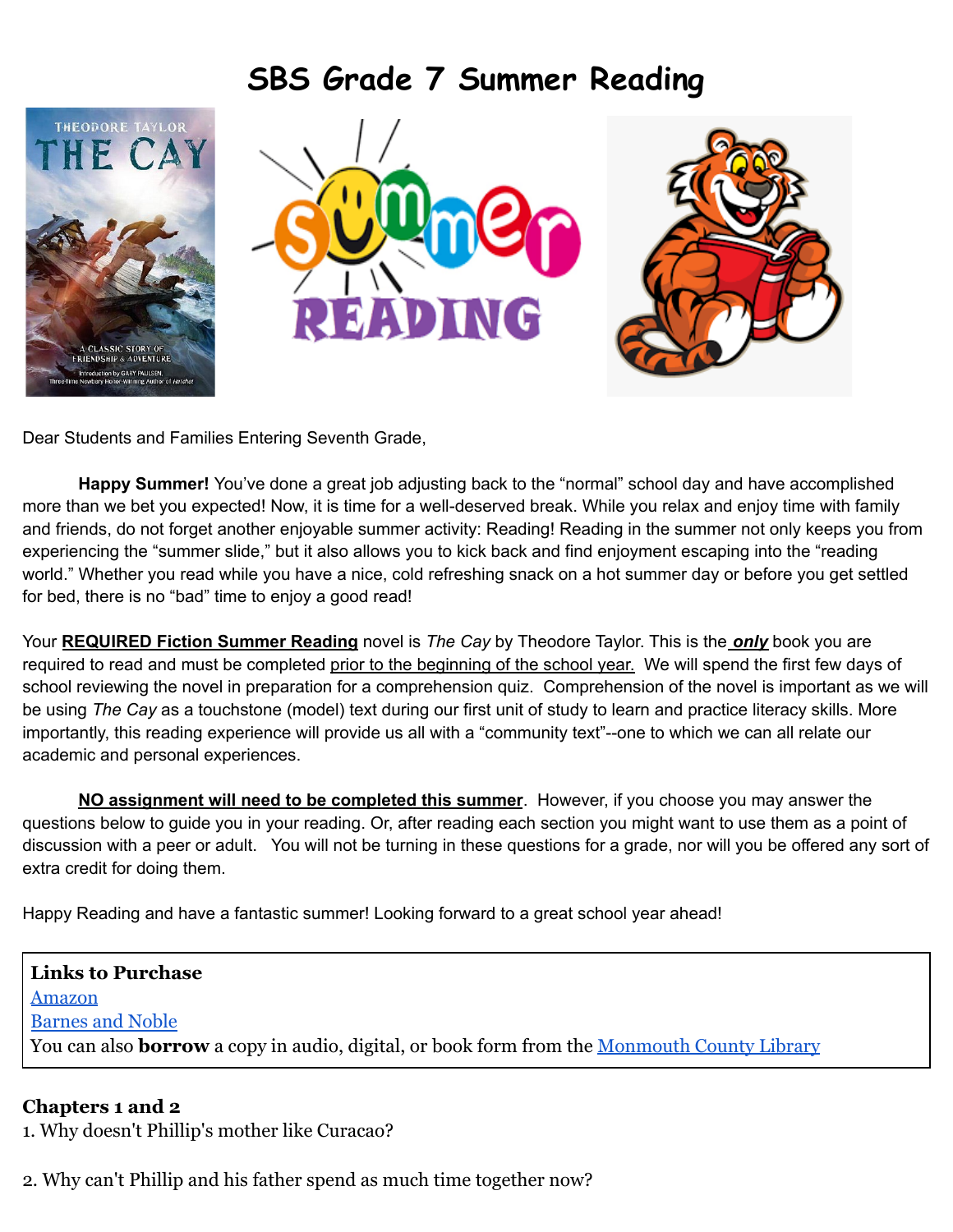- 3. What is the setting of the story?
- 4. What is a tradition for people leaving on a ship?
- 5. Why didn't Phillip's mother want to fly even though it was safer?
- 6. What nationality is Phillip?
- 7. Why is everyone so upset?
- 8. Why couldn't the government of Curacao ask Holland for help?
- 9. What did Phillip and his father do for fun?
- 10. What nationality is Phillip's friend Henrik?
- 11. What happened to the Empire Tern when it tried to leave Curacao?
- 12. Why does Phillip's father want them to sleep on the first floor?
- 13. What did Phillip's mother decide to do?
- 14. When did the story take place?
- 15. What were some of the effects of the German submarines lurking off the coast?

### **Chapters 3-4**

- 1. How did Phillip end up on the raft?
- 2. How did Timothy try to make Phillip feel better?
- 3. Why did Timothy tell Phillip that his blindness was only temporary?
- 4. Why wouldn't Timothy give Phillip more water?
- 5. What happened at about 3 a.m. on April 6, 1942?
- 6. How did Timothy make a shelter from the sun for them?

7. What might have happened if Timothy had not stopped Phillip from losing control when he found out he was blind?

8. What did Timothy and Phillip find to eat?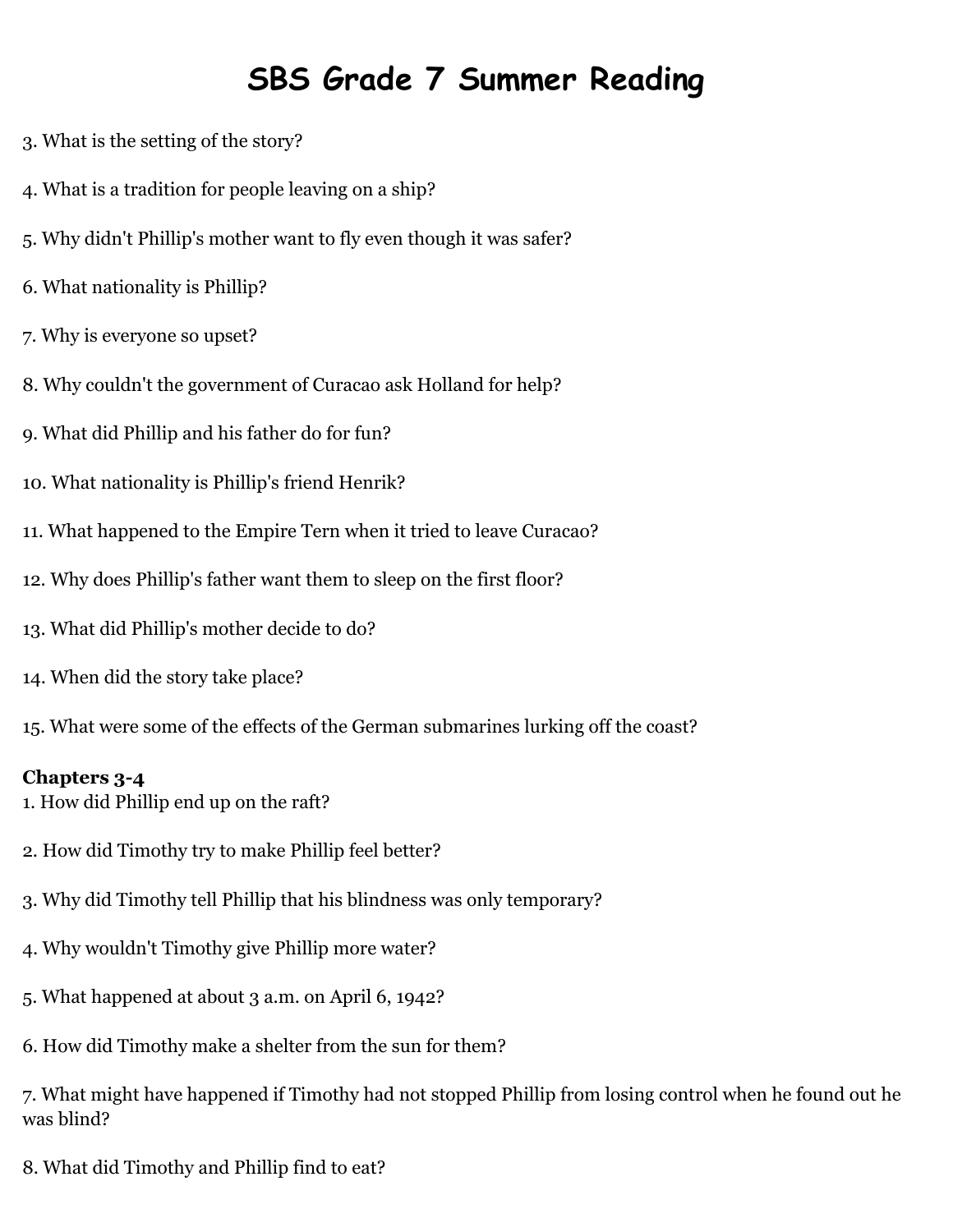- 9. What happened to Phillip's sight?
- 10. What are some of the signs that Phillip is going blind?
- 11. Why does Timothy keep such a positive attitude?
- 12. How old is Timothy?
- 13. How did Phillip know that Timothy was from the West Indies?
- 14. Why is Phillip so interested in Timothy?
- 15. Why did Phillip treat Timothy with a lack of respect?

### **Chapters 5-8**

- 1. What is different about the langosta lobsters?
- 2. How did Timothy know they were close to land?
- 3. Why is Phillip worried about Timothy's age?
- 4. How did Phillip know that it was still early morning when he woke up?
- 5. Why couldn't Timothy come up with a word to write in the sand?
- 6. What is Timothy's plan to help them get rescued?
- 7. Why couldn't Phillip play in the water?
- 8. What did Timothy and Phillip hear on their 3rd day on the island?
- 9. How old is Timothy really?
- 10. Why did Timothy get upset at Phillip when he fell off the raft?
- 11. Why did Phillip become afraid when Timothy was on his walk?
- 12. Why were there no people living on this island?
- 13. Why wouldn't Timothy take Phillip out on the reef?

## **Chapters 9-12**

- 1. What were Phillip and Timothy able to eat at the start of this section of reading?
- 2. Why did Phillip have to tell Timothy to call him by his name and not "boss"?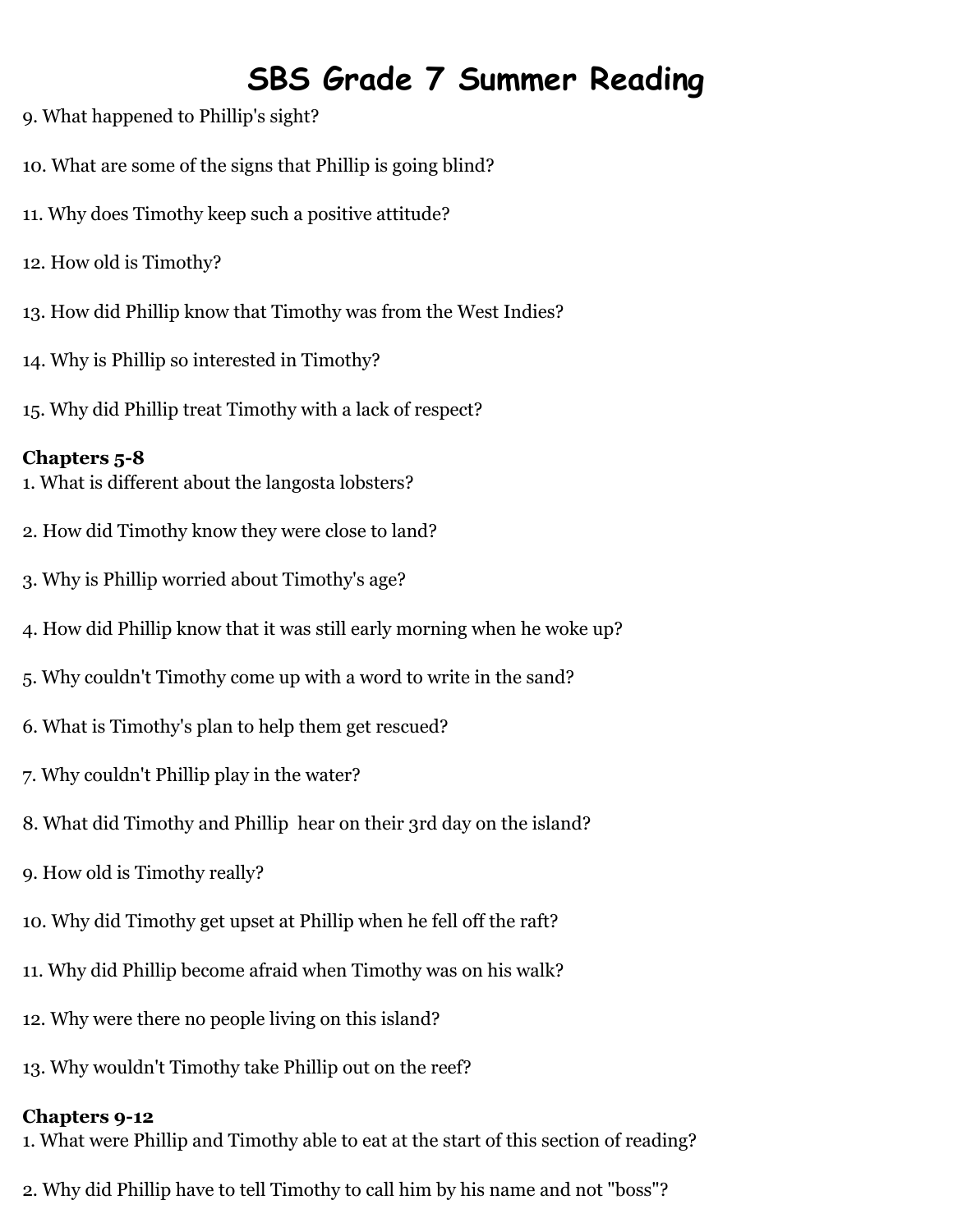- 3. What did Phillip think that Timothy had done to Stew Cat and why?
- 4. Why was Timothy trying to make Phillip more independent?
- 5. How did Phillip help Timothy?
- 6. What did Timothy want Phillip to do?
- 7. Why does Timothy consider Stew Cat bad luck?
- 8. Why was Phillip so resistant to working?
- 9. What made Timothy sick?
- 10. Why were Timothy and Phillip so excited when it rained?
- 11. What did Timothy do all day long?
- 12. Why did they make a rope out of vines?
- 13. Why did he change his mind about working?
- 14. Why was Timothy upset after the squall?

### **Chapters 13-15**

- 1. Why was Timothy so nervous?
- 2. What did Phillip teach Timothy?
- 3. Why did Timothy die?
- 4. How did Timothy protect Phillip from the storm?
- 5. What is the eye of a hurricane?
- 6. Why did Phillip ask Timothy if he was still black?
- 7. What did Timothy say was coming?
- 8. What was slithering over Phillip's legs?
- 9. How did Timothy and Phillip know how long they had been on the island?
- 10. Why had Timothy chosen the highest point on the island to put their camp?